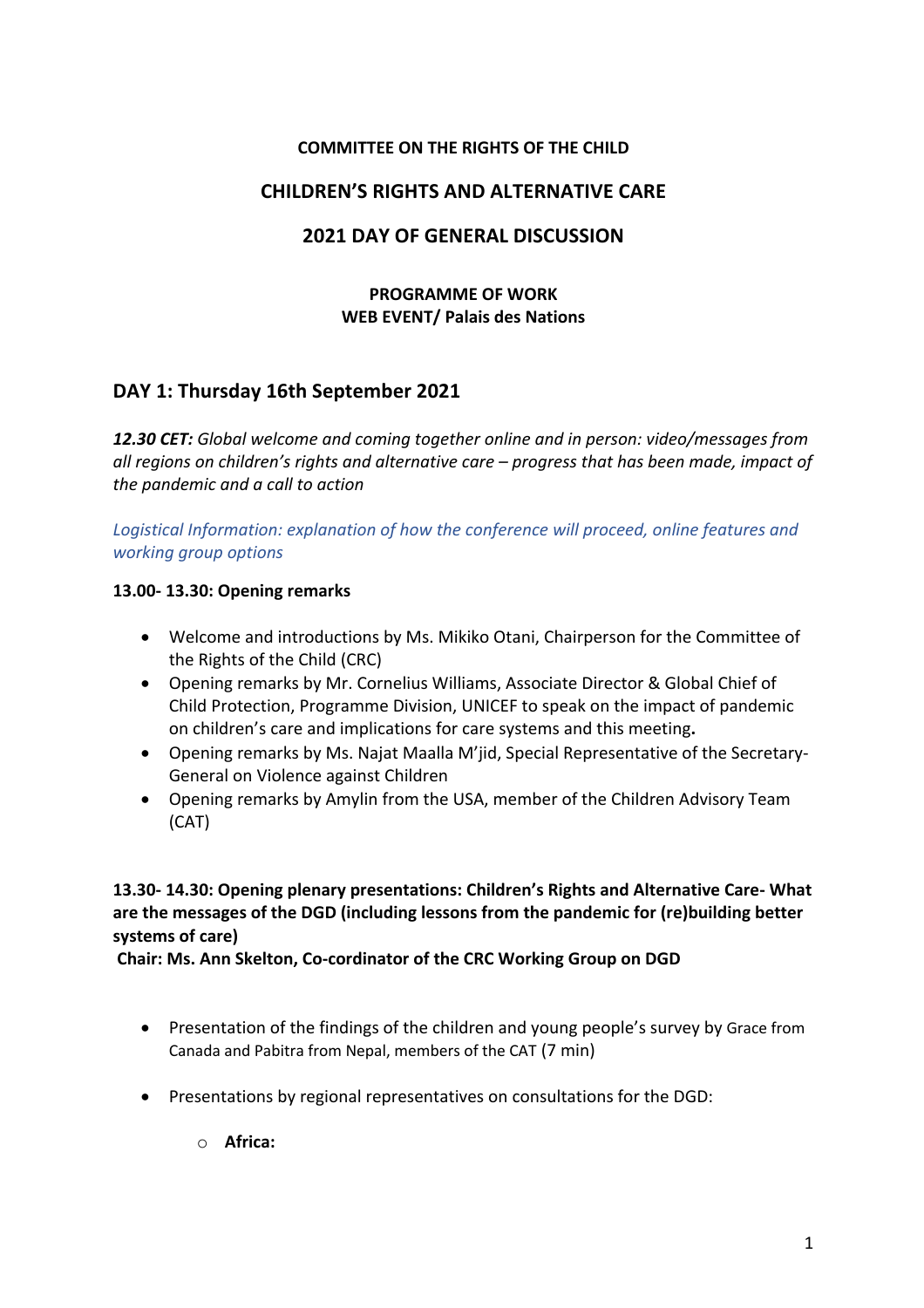Dr. Edward Addai, UNICEF Representative to the African Union and United Nations Economic Commission for Africa, Chair of the informal working group on children without parental care in Africa (7 min)

### o **Asia-Pacific:**

Ms. Anju Pun, Child rights advocate, Nepal Country Director at Forget Me Not, Australia (7 min)

## o **Europe:**

Ms. Regina Jensdottir, Head of the Children's Rights Division and Coordinator for the Rights of the Child, Council of Europe (7 min)

## o **Latin American and the Caribbean:**

Ms. Mariana Incarnato, founder of Doncel in Argentina and the Latin American Network of care leavers, and representative of the LAC Regional Hub (7 min)

• Presentation of the findings from the consultation process, explaining the process and key themes emerging from the submissions – Ms. Ann Skelton (7 min)

## **14.30 - 14.45: Short break**

### **14.45 - 16.15: Discussion on Thematic Issues in Three Parallel Working Groups**

| Format |                                                                                                                      |
|--------|----------------------------------------------------------------------------------------------------------------------|
|        | • Short interventions by speakers with direct care experience, including children<br>and young people                |
|        | • Followed by interventions by discussants with focus on solutions, addressing<br>key questions under areas of focus |
|        | • Discussion moderated by Chair - questions/comments captured on google<br>jamboard                                  |
|        | • Conclusions and final remarks                                                                                      |

**Working Group 1: Ensuring all children grow up in safe and nurturing families: Strengthening families and communities to prevent separation (with lessons from the pandemic)**

**Chair: Mr. Bragi Gudbrandsson, Co-coordinator of the CRC Working Group on DGD, assisted by Maisha from Bangladesh, member of the Young People Advisory Team (YAT)**

### **Speakers:**

- o **Aimé,** 16 years, Rwanda (10 min)
- o **Sagar**, young person, India (5 min)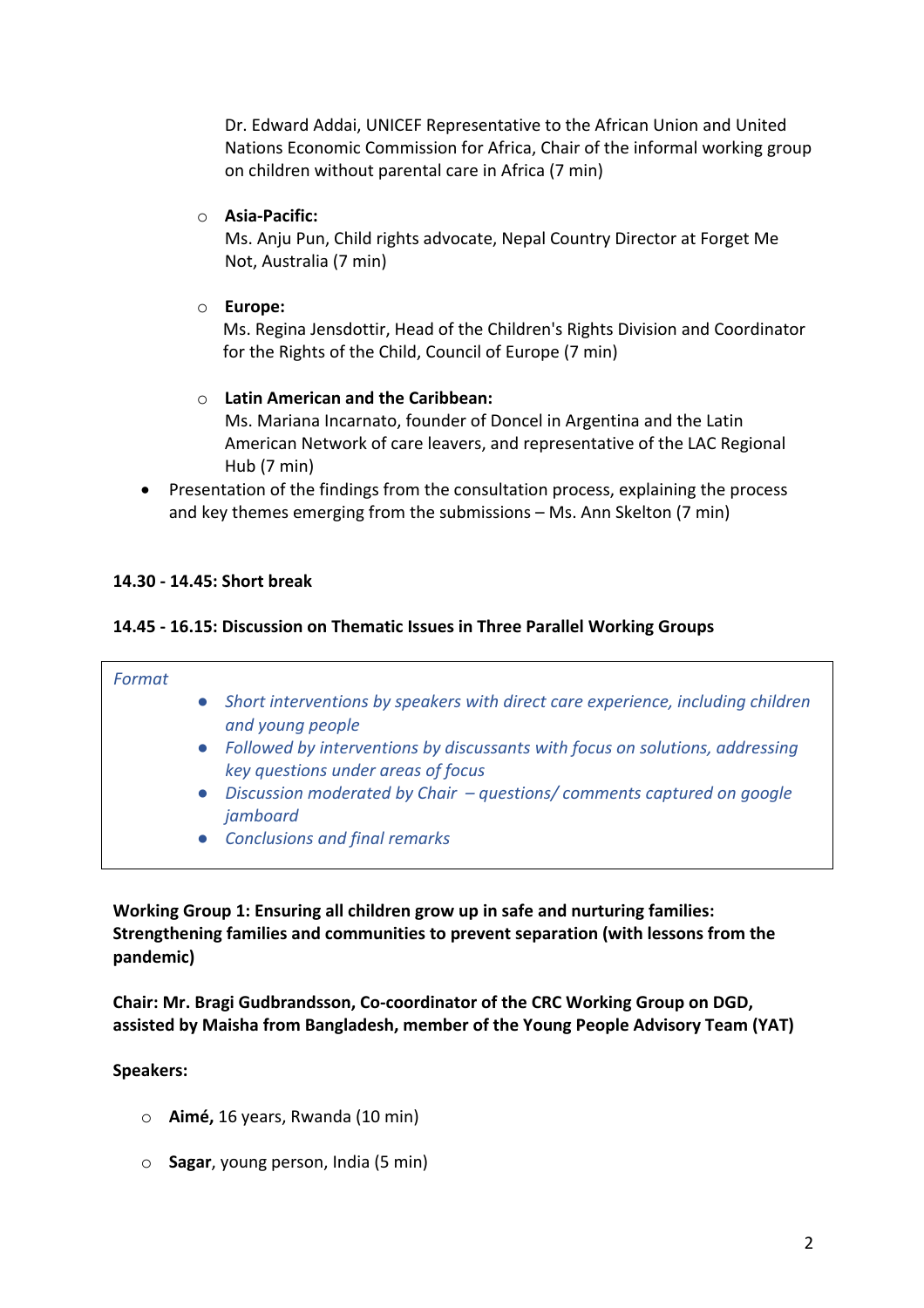o **Ms. Kaydence Drayak**, Co-Director of Teen Advocacy and Young Advisor for the Children's Commissioner of Scotland (5 min)

## **Discussants:**

- o **Mr. Victor Giorgi**, General Director of the Inter-American Institute for the Rights of the Child (7 min)
- o **Ms. Lourenza Foghill**, Director, Hope and Homes for Children, South Africa (7 min)
- o **Mr. Bisser Spirov,** Lumos, Bulgaria (7 min)
- o **Dr. Gill Main,** Associate Professor at the University of Leeds, UK (7min)
- o **Ms. Kristina Stepanova**, Head of the Family and Child Rights Protection Group of the Ministry of Social Security and Labour of the Republic of Lithuania (7 min)

### **Focus areas of Working Group 1:**

- What is needed?
- What do we know works to support all families and address the key drivers of separation?
- Positive examples of prevention services to strengthen family-based care, including for children with disabilities, children living in extreme poverty and in marginalised communities.
- Where are we getting stuck and how can we address these challenges?
- What can governments do to achieve this?

## **Working Group 2: Addressing the care needs and rights of children who are separated, unaccompanied or without care**

## **Chair: Mr. José Angel Rodríguez Reyes, CRC Member, assisted by Keylor from Costa Rica, member of the YAT**

### **Speakers:**

- o **Yara**, a young person, Afghanistan (5 min)
- o **Peter,** 16 years old, Tanzania (5min)
- o **Roxana Pardo**, a young person, Argentina (5 min)

### **Discussants:**

o **Ms. Susan Alamai**, Senior Probation and Social Welfare Officer at Tororo District, Government of Uganda (7 min)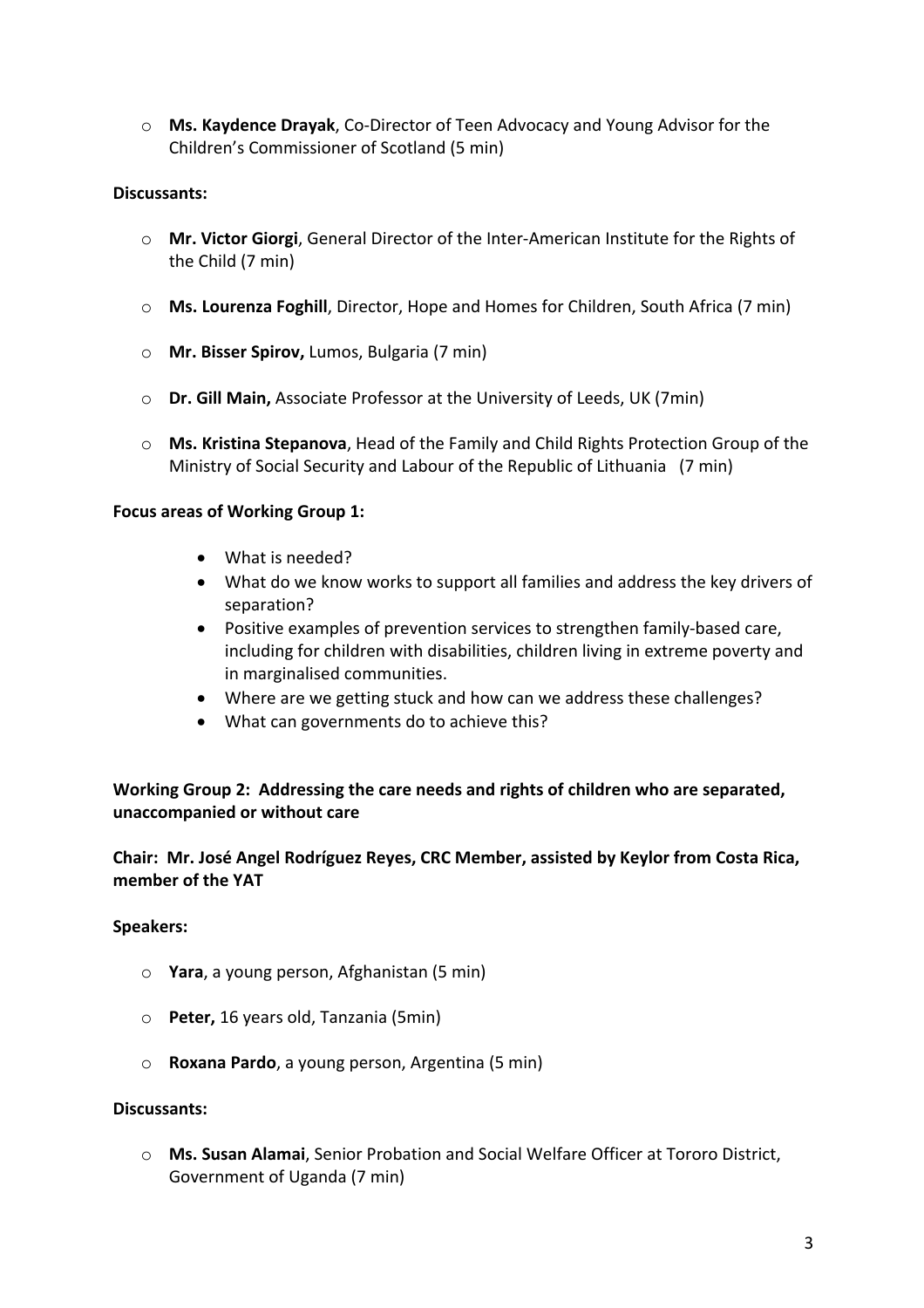- o **Ms. Angela Marshall**, Senior Child Protection Technical Advisor for the Syria Response Office (7 min)
- o **Mr. James Kofi Annan**, Challenging Heights NGO, Ghana (7 min)
- o A representative of **Nepal** (7 min)

### **Focus areas of Working Group 2:**

- What do we know works for children who are unaccompanied or separated from their families, including migrant and refugee children, children left behind, children with disabilities, street connected children, and children who are trafficked?
- Positive examples of family reintegration services and identification of appropriate placement options
- Where are we getting stuck and how can we address these challenges?
- What governments need to do to achieve this?

**Working Group 3: Access to Justice and accountability for children and young people in alternative care, their families, and adults who grew up in care** 

**Chair: Mr. Benoit van Keirsbilck, CRC Member, assisted by Munashe from Canada, member of the CAT**

### **Speakers:**

- o **Ms. Sinet Chan**, Children's trust, Cambodia (5 min)
- o **Mr. Marcel Lemnaru**, self-advocate, Moldova (5 min)
- o **Ms. Megan Moffat**, Vice-chair of national advocacy charity Who Cares? Scotland (5 min)

#### **Discussants:**

- o **Mr. Bruce Adamson**, Chair of the European Network of Ombudspersons for Children (ENOC) (7 min)
- o **Mr. Jorge Cardona,** former CRC Member (7 min)
- o **Mr. Hector Kaiwai**, Director of Wai Research, Te Whānau o Waipareira (7 min)
- o **Ms. Cindy Blackstock**, Executive Director, First Nations Child and Family Caring Society of Canada (7 min)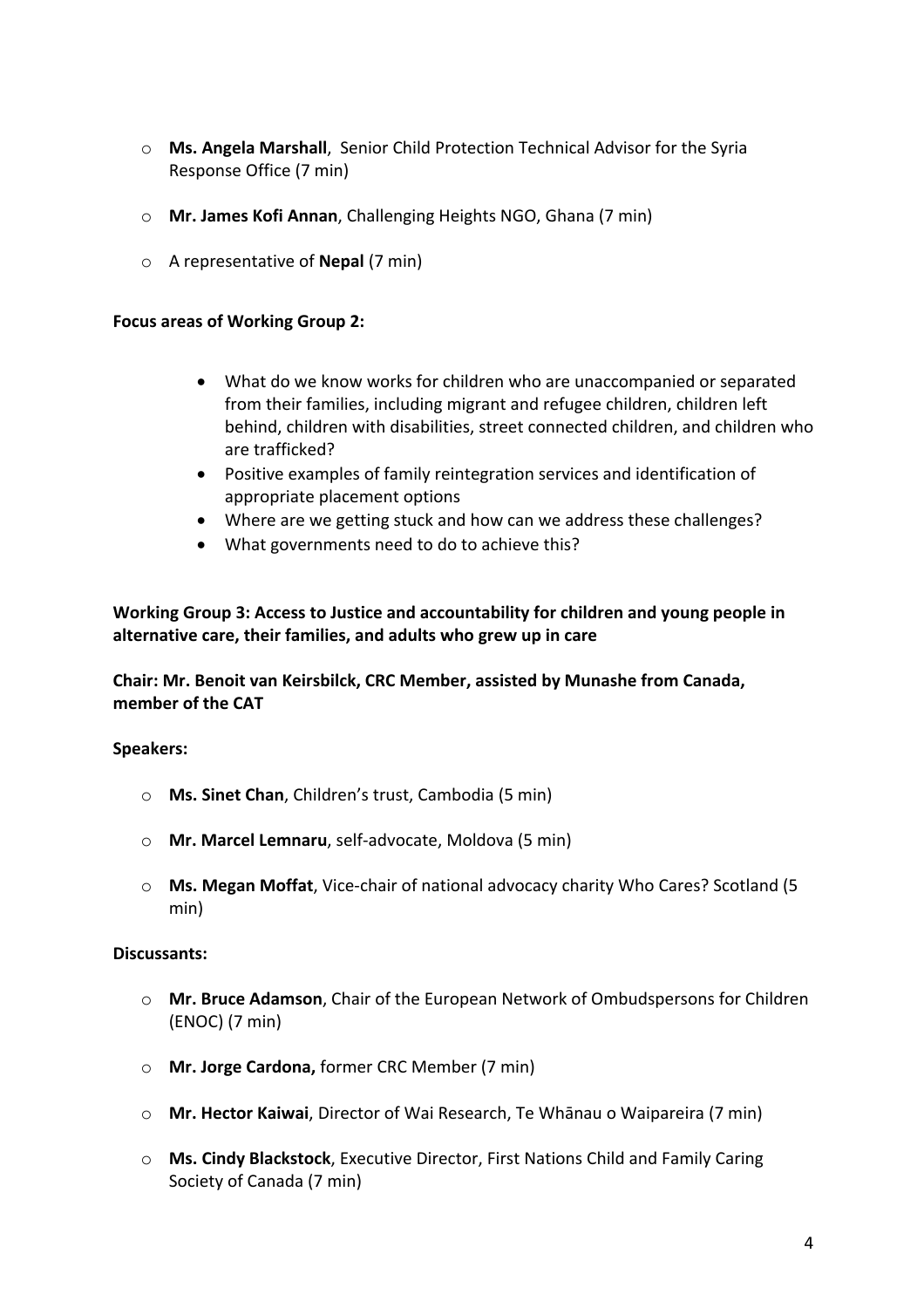o **Ms. Dorottya HUSZÁR,** Head of Department of the Ministry Human Capacities' Department of Child Protection and Guardianship of Hungary (7 min)

## **Focus areas of Working Group 3:**

- What are the lessons learnt from national inquiries and redress schemes addressing historic violations of rights faced by children in alternative care that must be addressed as part of care reform efforts and how?
- How do we address structural discrimination and racism that leads to overrepresentation of children with disabilities, LGBTQI+ children, children in extreme poverty, indigenous children and children of colour in alternative care?
- What do we know works to ensure States' responsibility and accountability in addressing children's rights violations in the context of alternative care, both in its use and provision, and what are positive examples?
- Where are we getting stuck and how can we address these challenges?
- What must governments do to achieve this?

## **16.15- 16.45: Break**

## **16.45 - 17.15: Plenary – Presentation by rapporteurs of the working groups conclusions**

- o **Chair: Ms. Suzanne Aho,** CRC Member
- o **Mr. Bragi Gudbrandsson,** Co-coordinator of the CRC Working Group on DGD
- o **Mr. José Angel Rodríguez Reyes,** CRC Member
- o **Mr. Benoit van Keirsbilck,** CRC Member

## **17.15- 17.30: Closing Remarks for Day One**

- o **Chair: Ms. Ann Skelton, Co-cordinator of the CRC Working Group on DGD**
- o **Jasmin** from Argentina and **Patty** from Ecuador, members of the YAT**.**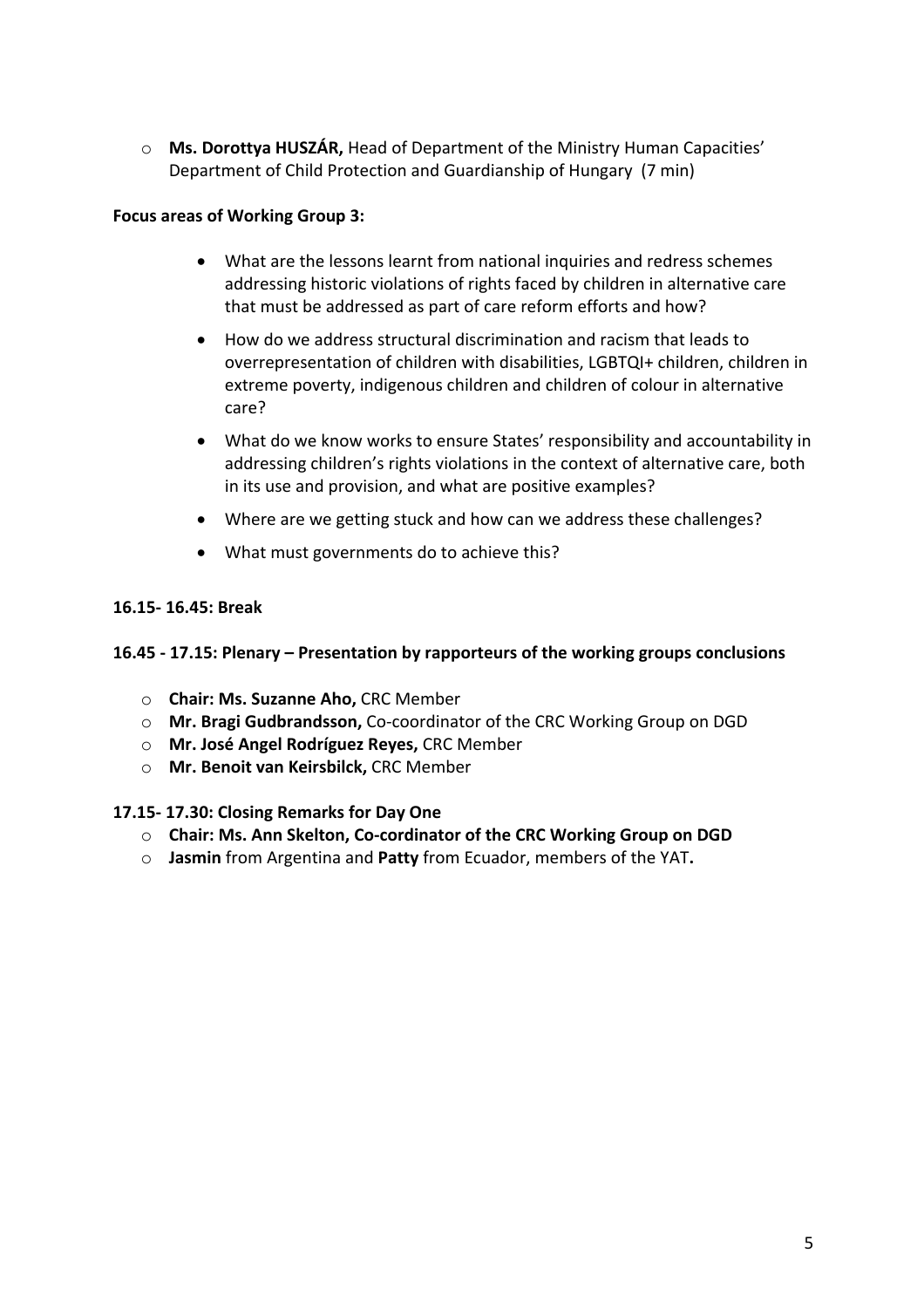# **DAY 2: Friday 17th September 2021**

*8.30 CET: Global welcome and coming together online and in person: videos/messages from all regions on children's rights and alternative care – progress that has been made, impact of the pandemic and a call to action*

*Logistical Information: explanation of how the conference will proceed, online features and working group options (5-10min)*

**9.00- 9.30: Welcome and recap for those who didn't attend Day One-Ms. Sophie Kiladze, CRC Member assisted by Balaram from Nepal, a member of the YAT, and Mussa from Tanzania, a member of the CAT**

## **9.30- 11.00: Discussions on Thematic Issues in Two Parallel Working Groups**

| Format |                                                                                                                    |
|--------|--------------------------------------------------------------------------------------------------------------------|
|        | • Short interventions by speakers with direct care experience, including children<br>and young people              |
|        | Followed by interventions by discussants with focus on solutions, addressing<br>key questions under areas of focus |
|        | Discussion moderated by Chair - questions/ comments captured on google<br>jamboard                                 |
|        | <b>Conclusions and final remarks</b>                                                                               |

### **Working Group 4: Delivering appropriate quality alternative care services**

**Chair: Mr. Rinchen Chopel, CRC Member, assisted by Zaara, Mali, member of the YAT**

### **Speakers:**

- o **Nicoleta**, 18 years old, Moldova (5 min)
- o **Rados Keravica,** Board member of ENIL, Serbia (5 min)
- o **Mario**, a young person, Bolivia (5 min)

### **Discussants:**

- o **Ms. Lizzie Thomson** and **Ms. Saffron Rohan**, Centre for Excellence for Children's Care and Protection (CELCIS), University of Strathclyde, Scotland (5 min)
- o **Jakeb**, self-advocate, UK (5 min)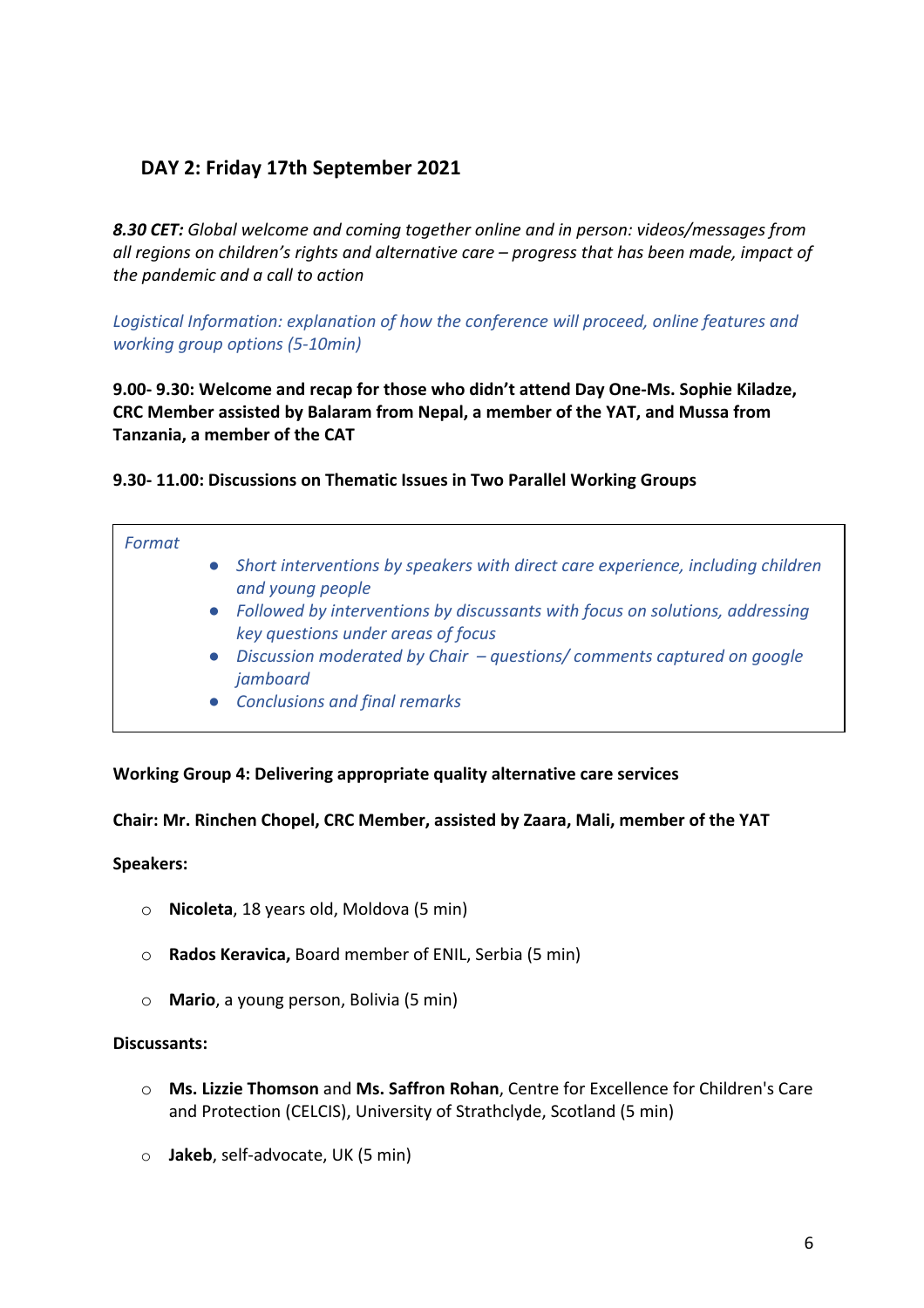- o **Ms. Kate Bundle**, Chief Executive of Grandparents Raising Grandchildren, New Zealand (5 min)
- o **Mr. Jorge Arriola** and **Ms. María José Meneses** foster care parents, Guatemala (5 min)
- o **H.E. Nivine El-Kabbag,** Minister of Social Solidarity of Egypt (5 min)
- o **Ms. Barbra Arber,** CRS Regional Family Care Advisor for Eastern and Southern Africa (5 min)

## **Focus areas of Working Group 4:**

- How do we deliver quality alternative care services for children?
- What does quality care mean to children and young people?
- Lessons learnt on supporting kinship care and establishing foster care systems and support to transitioning out of care
- Positive examples of improving quality services
- Where are we getting stuck and how can we address these challenges?
- What should governments do to achieve this?

## **Working Group 5: Transforming the system towards family and community-based care**

**Chair: Ms. Velina Todorova, CRC Member, assisted by Teresia, Kenya, member of the YAT** 

### **Speakers:**

- o **Rahab,** a young person, Kenya (5 min)
- o **Tupua Ulrich**, a young person, New Zealand (5 min)
- o **Matheus França**, a young person, Brazil (5 min)

### **Discussants:**

- o **Ms. Rosemary Kayess**, Chair, Committee on the Rights of Persons with Disabilities (7 min)
- o **Ms. Karin Hermansson**, the National Board of Health and Welfare, Department for knowledge management for the social services of Sweden(7 min)
- o **Ms. Mary Burton**, Advocate for Manitoba advocating and supporting Cree families, Canada (7 min)